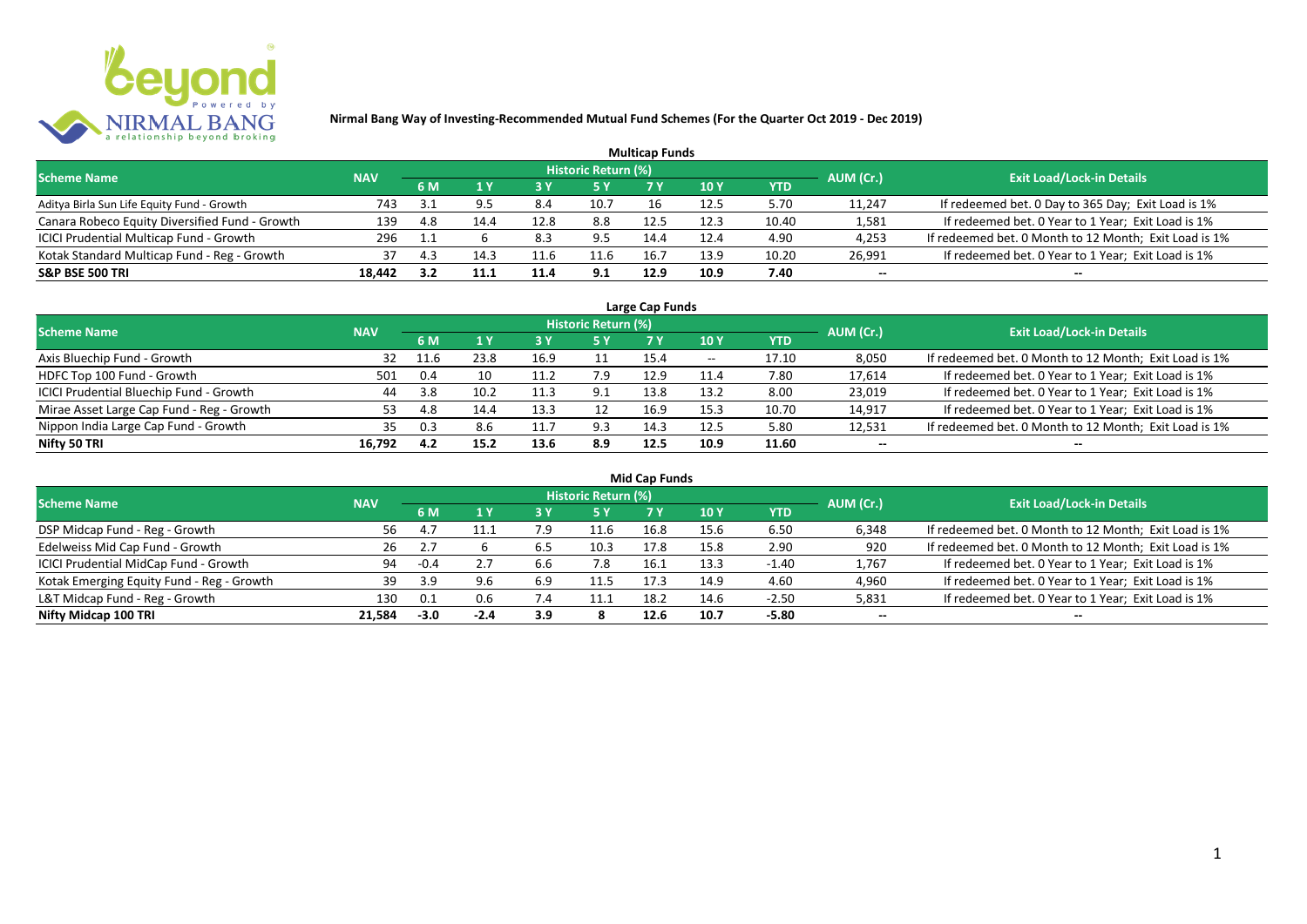

|                                                  |            |     |      |      |                            | Large & Midcap |      |      |           |                                                    |
|--------------------------------------------------|------------|-----|------|------|----------------------------|----------------|------|------|-----------|----------------------------------------------------|
| <b>Scheme Name</b>                               | <b>NAV</b> |     |      |      | <b>Historic Return (%)</b> |                |      |      | AUM (Cr.) | <b>Exit Load/Lock-in Details</b>                   |
|                                                  |            | 6 M |      |      | 5 Y                        |                |      | YTD  |           |                                                    |
| Canara Robeco Emerging Equities - Growth         | 94         | 1.0 |      | 9.9  | 12.8                       | 20.3           | 19.3 | 5.50 | 5,235     | If redeemed bet. 0 Year to 1 Year; Exit Load is 1% |
| Invesco India Growth Opportunities Fund - Growth |            | 7.0 | 14.2 | 13.3 |                            | 15 R           | 13.2 | 9.40 | 1,822     | If redeemed bet. 0 Year to 1 Year; Exit Load is 1% |
| Principal Emerging Bluechip Fund - Growth        | 105        |     | 6.8  | 8.9  | 11.8                       | 18.8           | 15.3 | 4.20 | 2,199     | If redeemed bet. 0 Year to 1 Year; Exit Load is 1% |
| NIFTY Large Midcap 250 TRI                       | 7.264      | 2.0 |      | 10.2 | 10                         | 14.4           | 11.9 | 3.80 | $- -$     | $- -$                                              |

| <b>Focused Funds</b>             |            |      |      |      |                            |      |       |       |           |                                                       |  |  |  |
|----------------------------------|------------|------|------|------|----------------------------|------|-------|-------|-----------|-------------------------------------------------------|--|--|--|
| <b>Scheme Name</b>               | <b>NAV</b> |      |      |      | <b>Historic Return (%)</b> |      |       |       | AUM (Cr.) | <b>Exit Load/Lock-in Details</b>                      |  |  |  |
|                                  |            | 6 M  |      |      | 5 Y                        |      | 10 Y  | YTD   |           |                                                       |  |  |  |
| Axis Focused 25 Fund - Growth    |            | 11.6 | 19.4 | 16.1 | 13.7                       | 15.8 | $- -$ | 13.70 | 8,384     | If redeemed bet. 0 Month to 12 Month; Exit Load is 1% |  |  |  |
| SBI Focused Equity Fund - Growth | 150        | . ხა | 19.8 | 12.9 | 12.6                       |      | 17.8  | 13.70 | 5,726     | If redeemed bet. 0 Year to 1 Year; Exit Load is 1%    |  |  |  |
| <b>S&amp;P BSE 500 TRI</b>       | 18.442     |      | 11.1 | 11.4 | 9.1                        | 12.9 | 10.9  | 7.40  | $- -$     | $-$                                                   |  |  |  |

| <b>Small Cap Funds</b>                         |            |        |        |                     |      |                          |                 |            |           |                                                    |  |  |  |
|------------------------------------------------|------------|--------|--------|---------------------|------|--------------------------|-----------------|------------|-----------|----------------------------------------------------|--|--|--|
| <b>Scheme Name</b>                             | <b>NAV</b> |        |        | Historic Return (%) |      |                          |                 |            | AUM (Cr.) | <b>Exit Load/Lock-in Details</b>                   |  |  |  |
|                                                |            |        |        |                     | 5 Y  | 7 Y                      | 10 <sub>Y</sub> | <b>YTD</b> |           |                                                    |  |  |  |
| Franklin India Smaller Companies Fund - Growth | 49         | $-7.1$ | -4.4   | 1.4                 | 7.7  | 17.7                     | 15.5            | $-6.00$    | 7,005     | If redeemed bet. 0 Year to 1 Year; Exit Load is 1% |  |  |  |
| HDFC Small Cap Fund - Growth                   | 39         | -8.5   | $-6.7$ | 8.7                 | 10.1 | 14.6                     | 12.5            | $-8.30$    | 8,845     | If redeemed bet. 0 Year to 1 Year; Exit Load is 1% |  |  |  |
| L&T Emerging Businesses Fund - Reg - Growth    | 23         | -4.8   | -6.4   |                     | 11.5 | $\overline{\phantom{a}}$ | $- -$           | $-8.40$    | 6,112     | If redeemed bet. 0 Year to 1 Year; Exit Load is 1% |  |  |  |
| SBI Small Cap Fund - Growth                    | 54         |        | 8.9    |                     | 17.1 | 23.6                     | 18.5            | 6.20       | 2,704     | If redeemed bet. 0 Year to 1 Year; Exit Load is 1% |  |  |  |
| Nifty Smallcap 100 TRI                         | 7.034      | -9.7   | $-6.5$ | -1.4                | 2.9  | -8.7                     | 7.4             | $-10.20$   | $- -$     | --                                                 |  |  |  |

## **ELSS Schemes (Tax Saving u/s 80-C)**

| <b>Scheme Name</b>                            | <b>NAV</b> |                 |      | <b>Historic Return (%)</b> |           |       |               |       | AUM (Cr.) | <b>Exit Load/Lock-in Details</b> |
|-----------------------------------------------|------------|-----------------|------|----------------------------|-----------|-------|---------------|-------|-----------|----------------------------------|
|                                               |            | 6 M             |      |                            | <b>5Y</b> | 7 Y   | <b>10Y</b>    | YTD   |           |                                  |
| Aditya Birla Sun Life Tax Relief 96 - Growth  | 32         | 1.8             | 7.6  | 10.3                       | 11.4      | 16.1  | 12.3          | 2.80  | 9,129     | Nil                              |
| Axis Long Term Equity Fund - Growth           | 49         | 12.0            | 20.1 | 14.6                       | 12.5      | 19.2  | $\sim$ $\sim$ | 14.50 | 20,425    | Nil                              |
| IDFC Tax Advantage (ELSS) Fund - Reg - Growth | 54         | -4.             | 2.4  | 8.9                        | 9.6       | 14.4  | 12.9          | 0.20  | 1,994     | Nil                              |
| Invesco India Tax Plan - Growth               |            | .9 <sub>1</sub> |      | 11.3                       | 10.6      | 15.9  | 14.2          | 7.90  | 912       | Nil                              |
| Mirae Asset Tax Saver Fund - Reg - Growth     | 19         | 6.7             | 16.1 | 15.3                       | $  \,$    | $- -$ | $- -$         | 11.70 | 2,466     | Nil                              |
| <b>S&amp;P BSE 200 TRI</b>                    | 5.988      | 4.1             | 12.6 | 12.2                       | 9.4       | 13.1  | 11.1          | 8.70  | $- -$     | $- -$                            |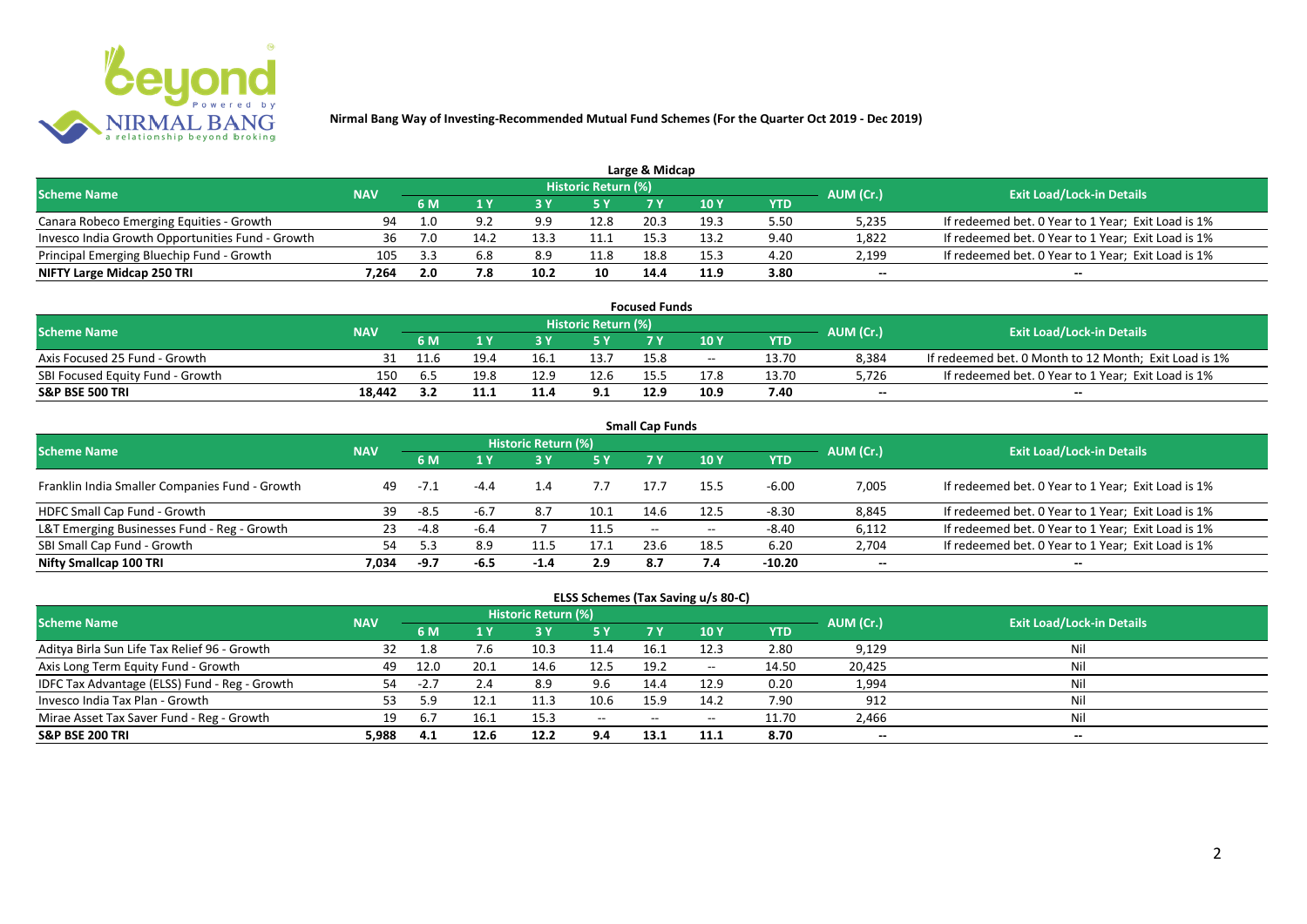

| <b>Contra/Value Fund</b>                  |            |      |                 |                            |           |      |      |      |           |                                                    |  |  |  |
|-------------------------------------------|------------|------|-----------------|----------------------------|-----------|------|------|------|-----------|----------------------------------------------------|--|--|--|
| <b>Scheme Name</b>                        | <b>NAV</b> |      |                 | <b>Historic Return (%)</b> |           |      |      |      | AUM (Cr.) | <b>Exit Load/Lock-in Details</b>                   |  |  |  |
|                                           |            | 6 M  |                 |                            | <b>5Y</b> |      | 10 Y | YTD  |           |                                                    |  |  |  |
| Kotak India EQ Contra Fund - Reg - Growth | 54         | -3.4 |                 | 12.8                       | 9.6       | 13.3 | 11.5 | 8.00 | 860       | If redeemed bet. 0 Year to 1 Year; Exit Load is 1% |  |  |  |
| Invesco India Contra Fund - Growth        | 48         |      | 8.2             | 11.8                       | 11.3      | 16.4 | 13.5 | 4.40 | 4,263     | If redeemed bet. 0 Year to 1 Year; Exit Load is 1% |  |  |  |
| UTI Value Opportunities Fund - Growth     | 63         |      | 10.2            | 8.3                        | 5.6       | 10.4 | 10.9 | 7.00 | 4,333     | If redeemed bet. 0 Year to 1 Year; Exit Load is 1% |  |  |  |
| Nippon India Value Fund - Growth          | 74         |      | $\overline{.4}$ | 9.4                        | 8.8       | 12.9 | 11.3 | 4.20 | 3,072     | If redeemed bet. 0 Year to 1 Year; Exit Load is 1% |  |  |  |
| <b>S&amp;P BSE 500 TRI</b>                | 18.442     |      | 11.1            | 11.4                       | 9.1       | 12.9 | 10.9 | 7.40 | $- -$     | $- -$                                              |  |  |  |

| Sector/Thematic                                                           |            |        |        |                            |            |                          |                          |            |           |                                                       |  |  |  |
|---------------------------------------------------------------------------|------------|--------|--------|----------------------------|------------|--------------------------|--------------------------|------------|-----------|-------------------------------------------------------|--|--|--|
| <b>Scheme Name</b>                                                        | <b>NAV</b> |        |        | <b>Historic Return (%)</b> |            |                          |                          |            | AUM (Cr.) | <b>Exit Load/Lock-in Details</b>                      |  |  |  |
|                                                                           |            | 6 M    | 1 Y    | 3V                         | <b>5 Y</b> | 7 Y                      | <b>10Y</b>               | <b>YTD</b> |           |                                                       |  |  |  |
| Canara Robeco Consumer Trends Fund - Reg -<br>Growth                      | 43         | 11.3   | 22.2   | 13.6                       | 13         | 16                       | 15.4                     | 12.90      | 373       | If redeemed bet. 0 Year to 1 Year; Exit Load is 1%    |  |  |  |
| Mirae Asset Great Consumer Fund - Growth                                  | 37         | 9.7    | 15.9   | 15.1                       | 12.6       | 16.2                     | $- -$                    | 7.70       | 873       | If redeemed bet. 0 Year to 1 Year; Exit Load is 1%    |  |  |  |
| ICICI Prudential Technology Fund - Growth                                 | 58         | 0.1    |        | 15.1                       | 8.1        | 17.1                     | 16.8                     | 2.10       | 440       | If redeemed bet. 0 Day to 15 Day; Exit Load is 1%     |  |  |  |
| Nippon India Pharma Fund - Growth                                         | 149        | $-1.3$ | $-2.6$ | 1.6                        | 4.2        | 12.1                     | 14.9                     | $-0.50$    | 2,332     | If redeemed bet. 0 Year to 1 Year; Exit Load is 1%    |  |  |  |
| BNP Paribas India Consumption Fund - Reg - Growth                         | 13         | 12.2   | 24.9   | $\sim$ $\sim$              | $- -$      | $\overline{\phantom{a}}$ | $\overline{\phantom{a}}$ | 15.70      | 419       | If redeemed bet. 0 Month to 12 Month; Exit Load is 1% |  |  |  |
| ICICI Prudential Banking and Financial Services Fund -<br>Retail - Growth | 67         |        | 18     | 13.6                       | 14.5       | 18.3                     | 16.9                     | 10.30      | 3,290     | If redeemed bet. 0 Day to 15 Day; Exit Load is 1%     |  |  |  |
| <b>S&amp;P BSE 500 TRI</b>                                                | 18.442     | 3.2    | 11.1   | 11.4                       | 9.1        | 12.9                     | 10.9                     | 7.40       | --        | $- -$                                                 |  |  |  |

| <b>Dynamic Asset Allocation Funds</b>                      |            |      |      |                            |           |                          |            |            |           |                                                         |  |  |  |
|------------------------------------------------------------|------------|------|------|----------------------------|-----------|--------------------------|------------|------------|-----------|---------------------------------------------------------|--|--|--|
| Scheme Name                                                | <b>NAV</b> |      |      | <b>Historic Return (%)</b> |           |                          |            |            | AUM (Cr.) | <b>Exit Load/Lock-in Details</b>                        |  |  |  |
|                                                            |            | 6 M  |      | <b>3 Y</b>                 | <b>5Y</b> | 7Y                       | <b>10Y</b> | <b>YTD</b> |           |                                                         |  |  |  |
| ICICI Prudential Balanced Advantage Fund - Reg -<br>Growth | 38         | -6.0 | 12.4 | 9.3                        | 9.2       | 12.5                     | 12.5       | 9.20       | 27,956    | If redeemed bet. 0 Year to 1 Year; Exit Load is 1%      |  |  |  |
| Invesco India Dynamic Equity Fund - Growth                 | 30         | 4.8  | 11.6 | 9.2                        |           | 12.3                     | 10.8       | 8.90       | 922       | If redeemed bet. 0 Month to 3 Month; Exit Load is 0.25% |  |  |  |
| Nippon India Balanced Advantage Fund - Growth              | 93         |      | 9.2  | 9.1                        | 7.9       | 12.1                     | 11.2       | 6.90       | 2,406     | If redeemed bet. 0 Month to 12 Month; Exit Load is 1%   |  |  |  |
| SBI Dynamic Asset Allocation Fund - Reg - Growth           | 14         |      | 5.4  | 8.8                        | $\sim$    | $\overline{\phantom{a}}$ | $- -$      | 4.60       | 681       | If redeemed bet. 0 Month to 12 Month; Exit Load is 1%   |  |  |  |
| NIFTY 50 Hybrid Composite Debt 65:35 Index                 | 10.420     | 5.5  | 14.7 | 11.7                       |           | 11.3                     | 10.2       | 11.10      | $- -$     | $- -$                                                   |  |  |  |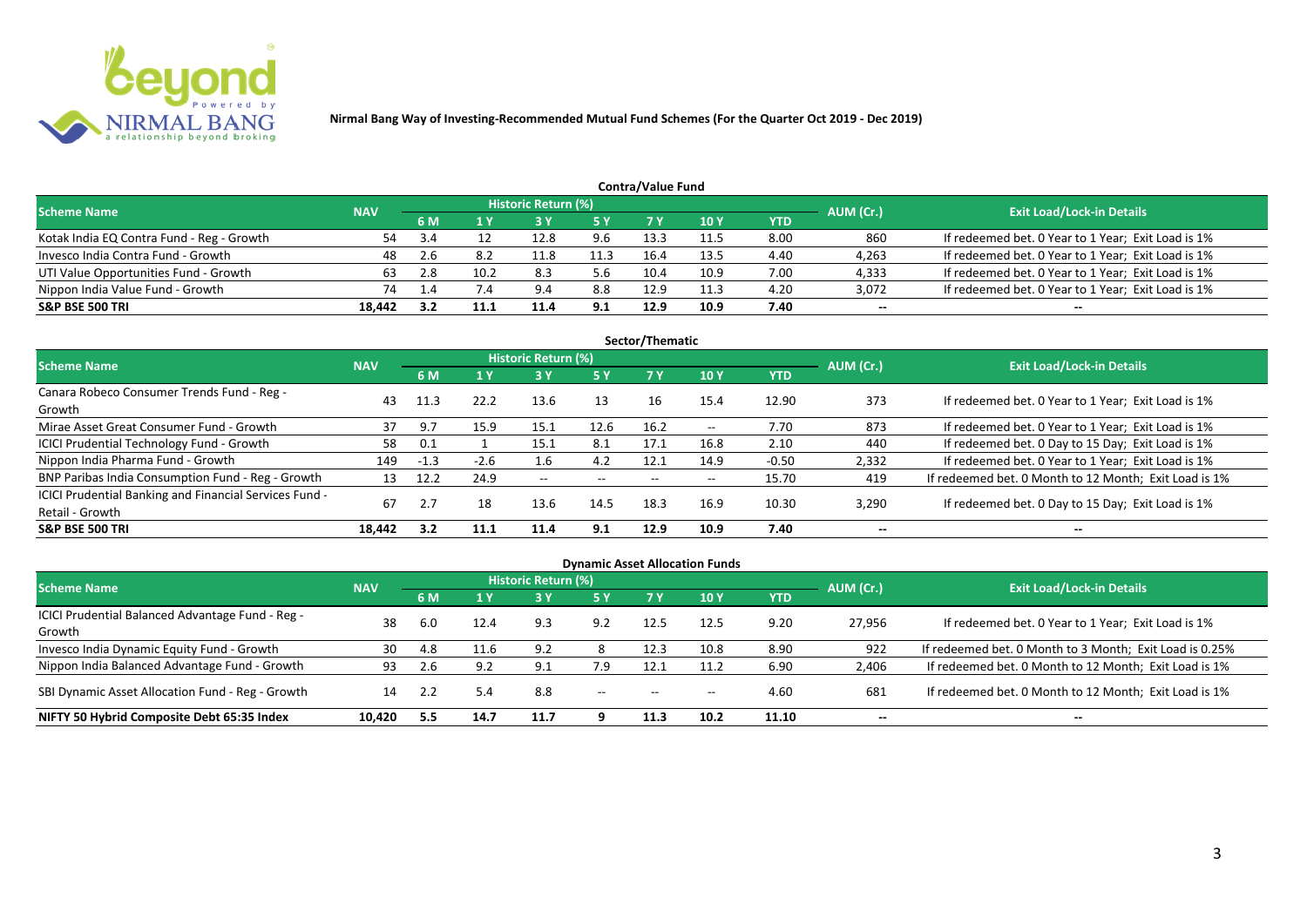

| <b>Hybrid Aggressive</b>                        |            |      |      |                            |               |      |                 |       |           |                                                       |  |  |  |  |
|-------------------------------------------------|------------|------|------|----------------------------|---------------|------|-----------------|-------|-----------|-------------------------------------------------------|--|--|--|--|
| <b>Scheme Name</b>                              | <b>NAV</b> |      |      | <b>Historic Return (%)</b> |               |      |                 |       | AUM (Cr.) | <b>Exit Load/Lock-in Details</b>                      |  |  |  |  |
|                                                 |            | 6 M  | 1 Y  |                            | <b>5Y</b>     | 7 Y  | 10 <sub>Y</sub> | YTD   |           |                                                       |  |  |  |  |
| HDFC Hybrid Equity Fund - Growth                | 55         | 2.1  | 9.2  | 6.9                        |               | 10.2 |                 | 6.10  | 21,076    | If redeemed bet. 0 Year to 1 Year; Exit Load is 1%    |  |  |  |  |
| ICICI Prudential Equity & Debt Fund - Growth    | 138        | -4.5 | 8.2  | 9.5                        | 9.6           | 14.5 | 13.9            | 7.30  | 23,487    | If redeemed bet. 0 Year to 1 Year; Exit Load is 1%    |  |  |  |  |
| Mirae Asset Hybrid - Equity Fund - Reg - Growth | 15         | 4.6  | 12.9 | 11.4                       | $\sim$ $\sim$ | $-$  | $- -$           | 9.70  | 2,590     | If redeemed bet. 0 Year to 1 Year; Exit Load is 1%    |  |  |  |  |
| SBI Equity Hybrid Fund - Growth                 | 143        | 6.5  | 16.3 | 10.6                       | 10.6          |      | 12.4            | 11.40 | 30,551    | If redeemed bet. 0 Month to 12 Month; Exit Load is 1% |  |  |  |  |
| Canara Robeco Equity Hybrid Fund - Growth       | 165        | 5.4  | 13.1 | 9.8                        | 9.8           | 13.4 | 12.8            | 9.90  | 2,607     | If redeemed bet. 0 Year to 1 Year; Exit Load is 1%    |  |  |  |  |
| NIFTY 50 Hybrid Composite Debt 65:35 Index      | 10,420     | 5.5  | 14.7 | 11.7                       |               | 11.3 | 10.2            | 11.10 | $- -$     | $- -$                                                 |  |  |  |  |

| <b>Arbitrage Fund</b>                      |            |     |  |                            |     |     |  |            |           |                                                         |  |  |  |
|--------------------------------------------|------------|-----|--|----------------------------|-----|-----|--|------------|-----------|---------------------------------------------------------|--|--|--|
| <b>Scheme Name</b>                         | <b>NAV</b> |     |  | <b>Historic Return (%)</b> |     |     |  |            | AUM (Cr.) | <b>Exit Load/Lock-in Details</b>                        |  |  |  |
|                                            |            | L M |  | 6 M                        | 4 V |     |  | <b>YTD</b> |           |                                                         |  |  |  |
| IDFC Arbitrage Fund - Reg - Growth         |            |     |  | 6.5                        |     | b.4 |  | 6.60       | 10,163    | If redeemed bet. 0 Month to 1 Month; Exit Load is 0.25% |  |  |  |
| Kotak Equity Arbitrage Fund - Reg - Growth |            |     |  | .ნა                        |     | 6.3 |  | 6.40       | 15,972    | If redeemed bet. 0 Day to 30 Day; Exit Load is 0.25%    |  |  |  |
| Nippon India Arbitrage Fund - Growth       |            |     |  | b.:                        |     | 6.6 |  | 6.50       | 9,441     | If redeemed bet. 0 Month to 1 Month; Exit Load is 0.25% |  |  |  |

|                                          |            |     |     |                     |                          | <b>Equity Saver</b>      |       |            |           |                                                       |
|------------------------------------------|------------|-----|-----|---------------------|--------------------------|--------------------------|-------|------------|-----------|-------------------------------------------------------|
| <b>Scheme Name</b>                       | <b>NAV</b> |     |     | Historic Return (%) |                          |                          |       |            | AUM (Cr.) | <b>Exit Load/Lock-in Details</b>                      |
|                                          |            | 6 M |     |                     |                          |                          | 10Y   | <b>YTD</b> |           |                                                       |
| Axis Equity Saver Fund - Reg - Growth    | 13         | 4.6 |     | 8.5                 | $\overline{\phantom{a}}$ | $-$                      | $-$   | 8.10       | 783       | If redeemed bet. 0 Month to 12 Month; Exit Load is 1% |
| <b>HDFC Equity Savings Fund - Growth</b> |            |     | 6.2 |                     |                          | 8.9                      |       | 5.30       | 4,823     | If redeemed bet. 0 Year to 1 Year; Exit Load is 1%    |
| Kotak Equity Savings Fund - Reg - Growth |            |     | 8.9 |                     |                          | $\overline{\phantom{a}}$ | $- -$ | 6.70       | 1,926     | If redeemed bet. 0 Year to 1 Year; Exit Load is 1%    |
| CRISIL Hybrid 50+50 - Moderate Index*    | --         |     |     | --                  | --                       | --                       | $- -$ |            | $- -$     | $- -$                                                 |

| <b>Liquid Funds</b>              |            |      |     |                            |     |       |            |                 |           |                                  |  |  |  |
|----------------------------------|------------|------|-----|----------------------------|-----|-------|------------|-----------------|-----------|----------------------------------|--|--|--|
| <b>Scheme Name</b>               | <b>NAV</b> |      |     | <b>Historic Return (%)</b> |     |       | <b>YTM</b> | Avg             | AUM (Cr.) | <b>Exit Load/Lock-in Details</b> |  |  |  |
|                                  |            | 1 W/ | 2 W | 1 M                        | 3M  | 1 Y   |            | <b>Maturity</b> |           |                                  |  |  |  |
| Axis Liquid Fund - Growth        | 2.146      |      |     |                            | 5.7 |       | 5.69       | 0.12            | 24,004    | Nil                              |  |  |  |
| IDFC Cash Fund - Reg - Growth    | 2.342      | 4.7  |     |                            | 5.4 |       | 5.55       | 0.12            | 11,945    | Nil                              |  |  |  |
| Kotak Liquid Fund - Reg - Growth | 3.917      | 4.9  |     |                            | 5.5 |       | 5.6        | 0.11            | 25,805    | Nil                              |  |  |  |
| <b>CRISIL Liquid Fund Index</b>  | $- -$      | 5.0  |     | .                          |     | $- -$ | --         | $- -$           | $- -$     | $- -$                            |  |  |  |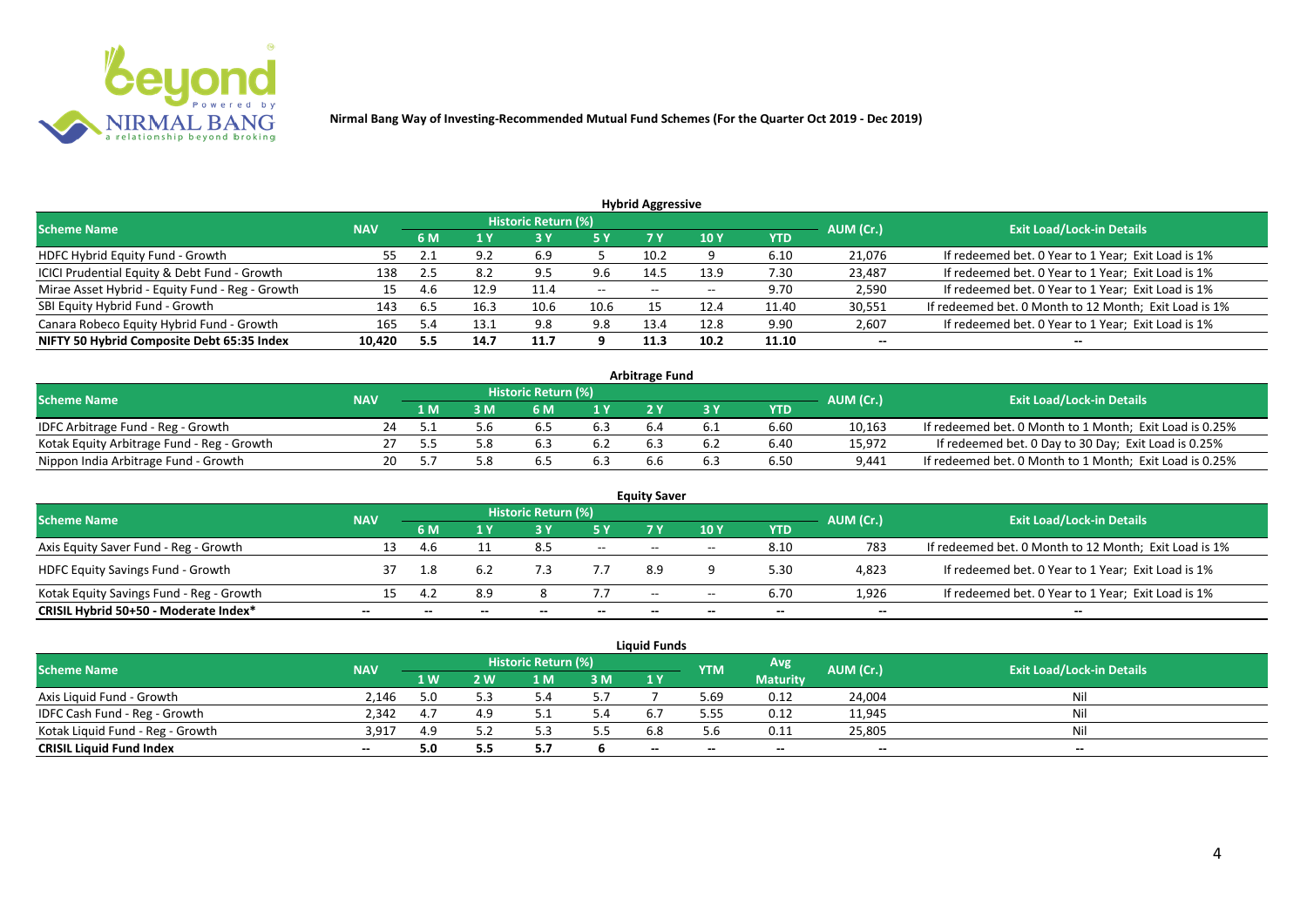

|                                               |            |      |            |                     |        | <b>Ultra Short Fund</b> |            |                 |           |                                  |
|-----------------------------------------------|------------|------|------------|---------------------|--------|-------------------------|------------|-----------------|-----------|----------------------------------|
| <b>Scheme Name</b>                            | <b>NAV</b> |      |            | Historic Return (%) |        |                         | <b>YTM</b> | Avg             | AUM (Cr.) | <b>Exit Load/Lock-in Details</b> |
|                                               |            | '1 M | : M        | 6 M                 | 1Y     | 3Y                      |            | <b>Maturity</b> |           |                                  |
| IDFC Ultra Short Term Fund - Reg - Growth     |            |      | $\sqrt{4}$ | 8.4                 | 8.6    | $- -$                   | 6.28       | 0.45            | 3,847     | Nil                              |
| Sundaram Ultra Short Term Fund - Reg - Growth | 10         | b.2  | 6.2        | $\sim$ $-$          | $\sim$ | $\hspace{0.05cm}$       | 6.32       | 0.47            | 259       | Nil                              |
| L&T Ultra Short Term Fund - Growth            |            |      | 69         |                     | 8.2    |                         | 6.06       | $\sim$          | 2,841     | Nil                              |
| <b>NIFTY Ultra Short Duration Debt Index</b>  | 3.961      | -7.4 |            |                     | 8.3    |                         | $- -$      | $- -$           | $- -$     | $- -$                            |

| <b>Money Market Fund</b>                                   |            |     |                                                        |     |           |                                  |       |                 |        |       |  |  |  |
|------------------------------------------------------------|------------|-----|--------------------------------------------------------|-----|-----------|----------------------------------|-------|-----------------|--------|-------|--|--|--|
| <b>Scheme Name</b>                                         | <b>NAV</b> |     | Historic Return (%)<br>Avg<br>AUM (Cr.)<br><b>IYTM</b> |     |           | <b>Exit Load/Lock-in Details</b> |       |                 |        |       |  |  |  |
|                                                            |            | 1 M | I M                                                    | 6 M | <b>1Y</b> | <b>3Y</b>                        |       | <b>Maturity</b> |        |       |  |  |  |
| Aditya Birla Sun Life Money Manager Fund - Reg -<br>Growth | 263        |     |                                                        | 8.5 | 8.6       |                                  | 5.98  | 0.39            | 10,219 | Nil   |  |  |  |
| Franklin India Savings Fund - Growth                       | 36         |     | 7.9                                                    | 9.1 |           |                                  | 6.41  | 0.58            | 2,554  | Nil   |  |  |  |
| Nippon India Money Market Fund - Growth                    | 2,961      |     |                                                        | 8.5 | 8.7       |                                  | 6.13  | 0.46            | 2,587  | Nil   |  |  |  |
| <b>CRISIL Liquid Fund Index</b>                            | $- -$      |     |                                                        | 6.6 | $- -$     | $- -$                            | $- -$ | $-$             | $- -$  | $- -$ |  |  |  |

| <b>Short Term Fund</b>                          |            |       |     |                     |      |           |            |                 |           |                                  |  |  |  |
|-------------------------------------------------|------------|-------|-----|---------------------|------|-----------|------------|-----------------|-----------|----------------------------------|--|--|--|
| <b>Scheme Name</b>                              | <b>NAV</b> |       |     | Historic Return (%) |      |           | <b>YTM</b> | Avg             | AUM (Cr.) | <b>Exit Load/Lock-in Details</b> |  |  |  |
|                                                 |            | '1 M. | 3 M | 6 M                 | 1Y   | <b>3Y</b> |            | <b>Maturity</b> |           |                                  |  |  |  |
| Axis Short Term Fund - Growth                   |            | 12.7  |     | 11.3                | 10.6 |           | 6.89       | 1.90            | 2,347     | Nil                              |  |  |  |
| HDFC Short Term Debt Fund - Growth              |            | 12.7  |     | 11.4                | 10.4 | 7.8       | 7.56       | 2.75            | 8,296     | Nil                              |  |  |  |
| IDFC Bond Fund - Short Term Plan - Reg - Growth | 40         | 13.6  | 9.8 | 11.8                |      |           | 7.05       | 2.10            | 10,052    | Nil                              |  |  |  |
| Kotak Bond Short Term Fund - Reg - Growth       |            |       | 8.8 | 11.6                | 10.7 |           | 1.59       | 2.73            | 9,788     | Nil                              |  |  |  |
| L&T Short Term Bond Fund - Reg - Growth         | 19         | 12.4  |     | 11.3                | 10.5 |           | 7.04       | $\sim$          | 4,674     | Nil                              |  |  |  |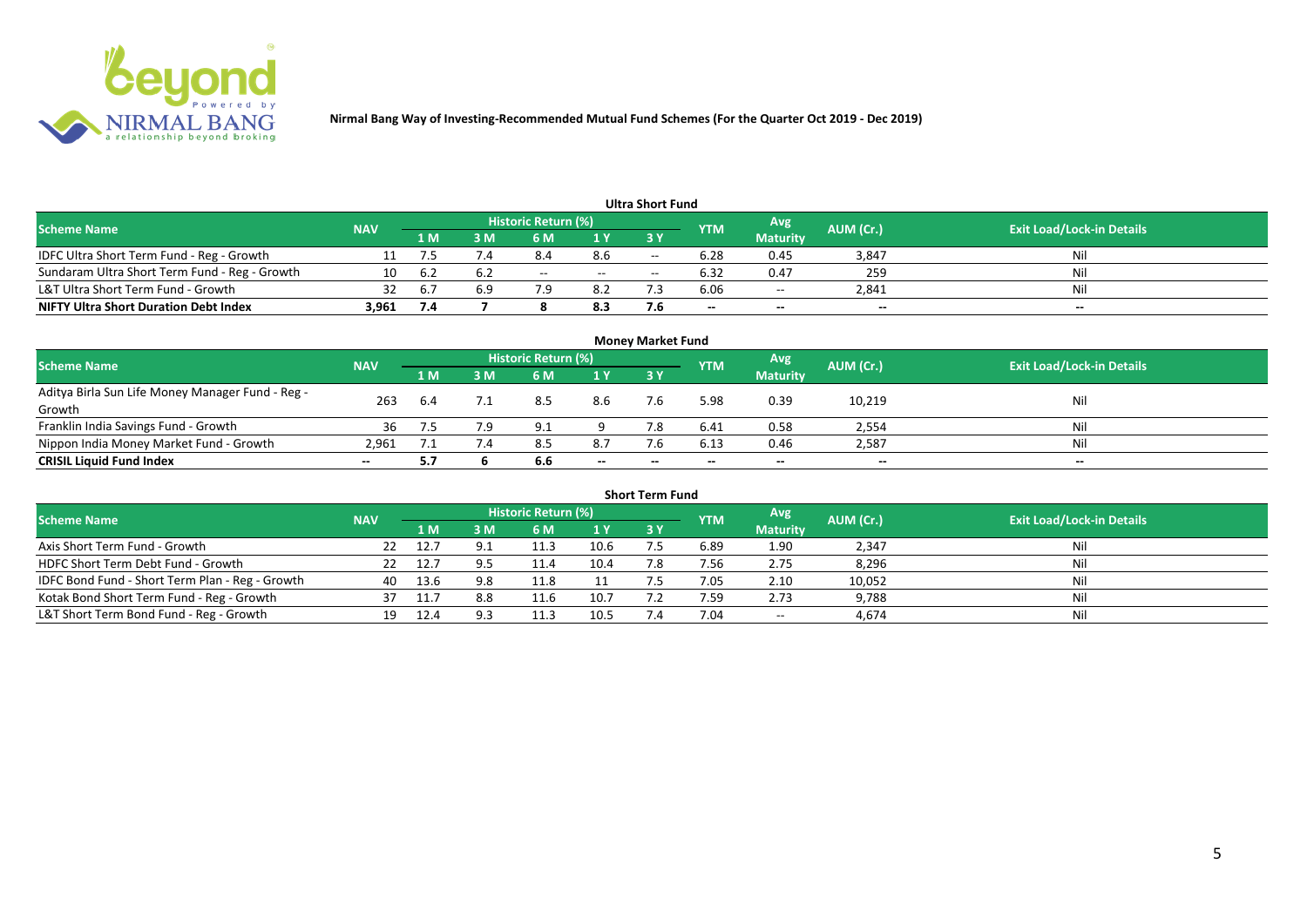

| <b>Low Duration Fund</b>                  |            |     |     |                            |     |      |            |                 |           |                                  |  |  |  |  |
|-------------------------------------------|------------|-----|-----|----------------------------|-----|------|------------|-----------------|-----------|----------------------------------|--|--|--|--|
| <b>Scheme Name</b>                        | <b>NAV</b> |     |     | <b>Historic Return (%)</b> |     |      | <b>YTM</b> | Avg             | AUM (Cr.) | <b>Exit Load/Lock-in Details</b> |  |  |  |  |
|                                           |            | 1 M | 3 M |                            | 1Y  | 73 Y |            | <b>Maturity</b> |           |                                  |  |  |  |  |
| Axis Treasury Advantage Fund - Growth     | 2.200      | 9.0 |     | QG                         | 9.4 |      | 6.43       | 0.79            | 2,636     | Ni                               |  |  |  |  |
| Canara Robeco Savings Fund - Reg - Growth |            |     |     |                            | 8.7 |      | 6.2401     | $-$             | 1,119     | Nil                              |  |  |  |  |
| IDFC Low Duration Fund - Reg - Growth     |            |     |     | $\circ$                    |     |      | 6.36       | 0.73            | 4,874     | Nil                              |  |  |  |  |

| <b>Banking &amp; PSU Bond Funds</b>            |            |      |      |                            |      |           |            |                 |           |                                  |  |  |  |
|------------------------------------------------|------------|------|------|----------------------------|------|-----------|------------|-----------------|-----------|----------------------------------|--|--|--|
| <b>Scheme Name</b>                             | <b>NAV</b> |      |      | <b>Historic Return (%)</b> |      |           | <b>YTM</b> | Avg             | AUM (Cr.) | <b>Exit Load/Lock-in Details</b> |  |  |  |
|                                                |            | 1 M  |      | 6 M                        |      | <b>3Y</b> |            | <b>Maturity</b> |           |                                  |  |  |  |
| HDFC Banking and PSU Debt Fund - Reg - Growth  | 16         | 13.8 | 9.9  |                            | 11.4 |           | /0.79      | 2.68            | 3,572     | Nil                              |  |  |  |
| Kotak Banking and PSU Debt Fund - Reg - Growth | 45         | 13.3 | 8.6  | 13.3                       | 11.9 |           |            | 3.73            | 2,794     | Nil                              |  |  |  |
| IDFC Banking & PSU Debt Fund - Reg - Growth    |            | 16.0 | 10.9 | 14.4                       | 13.3 |           | ົາ         | 3.27            | 9,715     | Nil                              |  |  |  |

| <b>Corporate Bond Funds</b>                         |            |      |     |                            |                |     |            |                 |           |                                                        |  |  |  |
|-----------------------------------------------------|------------|------|-----|----------------------------|----------------|-----|------------|-----------------|-----------|--------------------------------------------------------|--|--|--|
| <b>Scheme Name</b>                                  | <b>NAV</b> |      |     | <b>Historic Return (%)</b> |                |     | <b>YTM</b> | Avg             | AUM (Cr.) | <b>Exit Load/Lock-in Details</b>                       |  |  |  |
|                                                     |            | 1 M  | : M | 6 M                        | 1 <sup>Y</sup> | 3 Y |            | <b>Maturity</b> |           |                                                        |  |  |  |
| ICICI Prudential Corporate Bond Fund - Reg - Growth | 20         | 12.1 |     |                            | 10.5           |     | '.34       | 2.36            | 9,147     | <b>Nil</b>                                             |  |  |  |
| L&T Triple Ace Bond Fund - Reg - Growth             | 50         | 11.7 |     | 17.:                       | 13.9           | 6.8 | 7.74       | $- -$           | 1,754     | If redeemed bet. 0 Month to 3 Month; Exit Load is 0.5% |  |  |  |
| Kotak Corporate Bond Fund - Std - Growth            | 2.620      | 11.9 |     |                            | 10.5           |     |            | 1.52            | 2,757     | Nil                                                    |  |  |  |

|                                                   |            |      |      |                            |     | <b>Credit Risk Fund</b> |            |                 |           |                                                           |
|---------------------------------------------------|------------|------|------|----------------------------|-----|-------------------------|------------|-----------------|-----------|-----------------------------------------------------------|
| <b>Scheme Name</b>                                | <b>NAV</b> |      |      | <b>Historic Return (%)</b> |     |                         | <b>YTM</b> | Avg             | AUM (Cr.) | <b>Exit Load/Lock-in Details</b>                          |
|                                                   |            | 1 M  | I M  | 6 M                        | 1 Y | 3 Y                     |            | <b>Maturity</b> |           |                                                           |
| <b>ICICI Prudential Credit Risk Fund - Growth</b> | 21         | 12.5 | 9.6  | 10.1                       | 9.4 |                         | 10.29      | 1.77            | 10,942    | If redeemed bet. 0 Year to 1 Year; Exit Load is 1%        |
| Kotak Credit Risk Fund - Reg - Growth             |            | 14.0 | 10.2 | 10.5                       | 9.5 |                         | 9.71       | 2.49            | 4,732     | If redeemed bet. 0 Year to 1 Year; Exit Load is 1%        |
|                                                   |            |      |      |                            |     |                         |            |                 |           | If redeemed bet. 0 Month to 12 Month; Exit Load is 3%, If |
| SBI Credit Risk Fund - Growth                     |            | 10.9 |      | ∩ q                        | 7.6 | 6.8                     | 9.26       | 2.63            | 5,211     | redeemed bet. 12 Month to 24 Month; Exit Load is 1.5%, If |
|                                                   |            |      |      |                            |     |                         |            |                 |           | redeemed bet. 24 Month to 36 Month; Exit Load is 0.75%    |